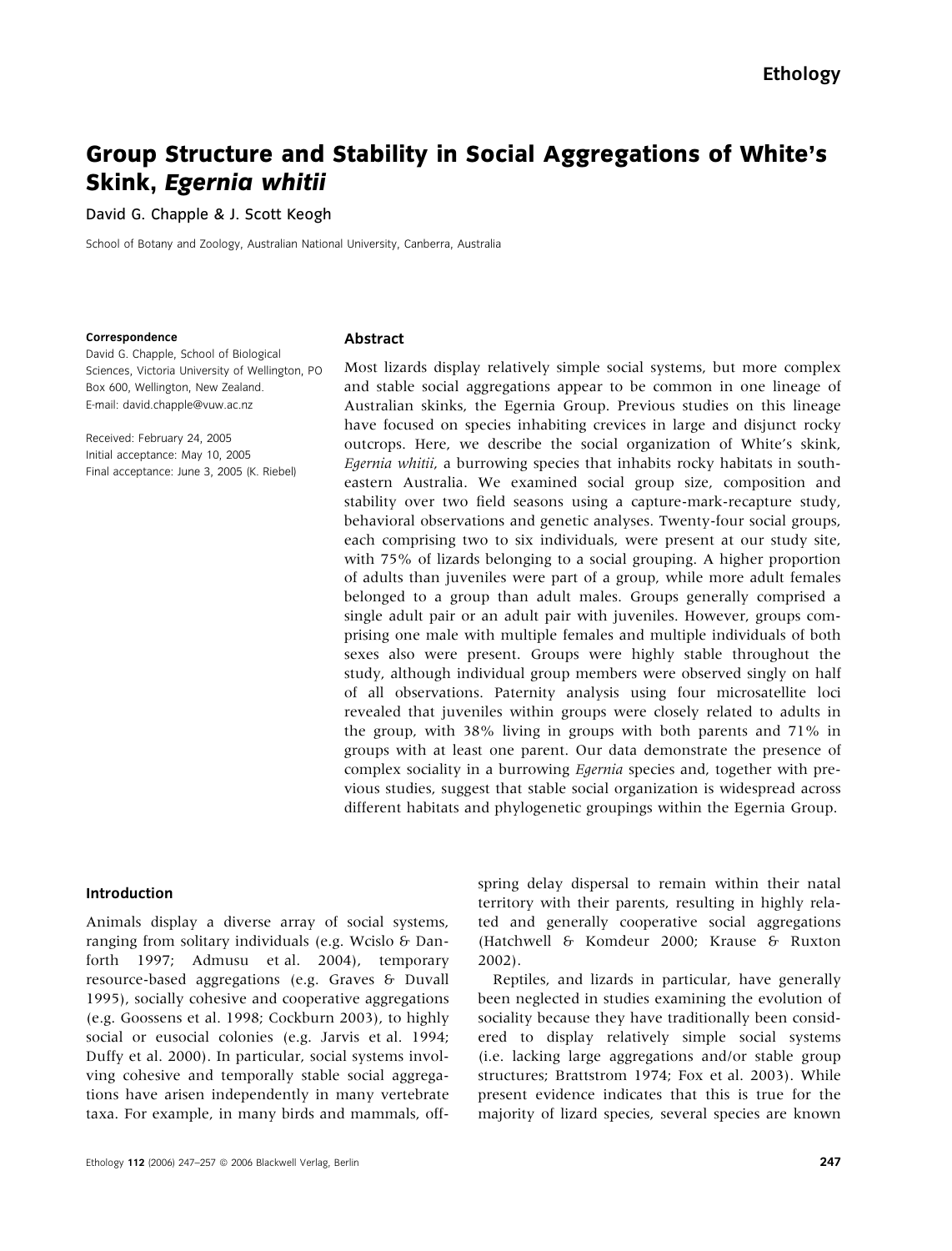to form short-term aggregations associated with reproduction or thermoregulation (reviewed in Graves & Duvall 1995; Elfstrom & Zucker 1999). However, research over the past decade has increasingly revealed instances of more stable social aggregations in lizards. For instance, short-term studies and anecdotal data indicate isolated instances of species with long-term pair bonds and 'stable' family groups within several phylogenetically independent lineages of lizards (e.g. agamids, Panov & Zykova 1993; chameleons, Toxopeus et al. 1988; cordylids, Mouton et al. 1999; iguanids, Lemos-Espinal et al. 1997a; tropidurids, Halloy & Halloy 1997; xenosaurids, Lemos-Espinal et al. 1997b). In contrast to these relatively scattered and isolated origins of complex sociality, long-term social aggregations involving closely related individuals appear to be widespread within one lineage of Australian scincid lizards, the Egernia Group (reviewed in Chapple 2003).

The Egernia Group comprises approx. 50 species and four genera of large viviparous skinks (Corucia, Cyclodomorphus, Egernia and Tiliqua; Greer 1989). Although little is known about the social organization of Corucia and Cyclodomorphus (reviewed in Gardner 1999), detailed studies have demonstrated that the sleepy lizard (Tiliqua rugosa) forms monogamous pairings during the breeding season (reviewed in Bull 2000). However, the genus Egernia has attracted most of the attention because it comprises 32 species that range in social complexity from those that are primarily solitary through to species with highly complex social aggregations (Chapple 2003). Behavioral field studies have indicated that Egernia kingii (Masters & Shine 2003), Egernia modesta (Milton 1987) and Egernia major (Osterwalder et al. 2004) live in stable aggregations, while the presence of closely related individuals in aggregations of Egernia frerei has recently been inferred solely on the basis of genetic data (Fuller et al. 2005). However, more significantly, long-term behavioral field investigations that have incorporated molecular studies have revealed that several species live in stable (>5 yr) social groups comprising highly related individuals, indicating the presence of family groups (Egernia cunninghami, Stow et al. 2001; Stow & Sunnucks 2004a,b; Egernia saxatilis, O'Connor & Shine 2003; Egernia stokesii, Gardner et al. 2001; Duffield & Bull 2002; Egernia striolata, Bonnett 1999).

Although anecdotal reports suggest that some degree of sociality exists in at least 17 species (Chapple 2003), substantial diversity in social organization is evident within Egernia. Current evidence suggests

that at least two species (Egernia coventryi, Egernia inornata) live a primarily solitary existence (Daniel 1998; Chapple 2003), while the social system of a further four species is unknown (Chapple 2003). Even though only a small proportion of 'social' species have been studied intensively it is already clear that group structure varies substantially between species (Chapple 2003). Group structure and the level of sociality also have been shown to vary considerably among populations of E. cunninghami (Barwick 1965; Van Weenen 1995; Stow & Sunnucks 2004a) and between populations of  $E$ . striolata living in different habitats (e.g. rock outcrops vs. tree stumps; Bustard 1970; Bonnett 1999). It is such intrageneric diversity in sociality that makes the Egernia Group an ideal lineage in which to examine a phylogenetically independent origin of complex social behavior and identify the ecological factors promoting sociality (Chapple 2003).

To date most research attention has been focused on several highly social saxicolous species that inhabit large rock crevices in disjunct rock outcrops (E. cunninghami, E. saxatilis, E. stokesii; see Chapple 2003). Recent phylogenetic evidence indicates that these three species are part of the same subclade within the genus (of four subclades; Chapple 2003; S. Donnellan & M. Hutchinson, unpublished data). In contrast, comparatively less is known about the social organization of other members of the genus that predominately use burrows or hollow logs as permanent retreat sites (Chapple 2003). In this paper, we use behavioral field studies in combination with molecular analyses to describe the social organization of White's Skink, Egernia whitii, a predominately burrowing species that lives in rocky habitats (Chapple 2003). Anecdotal evidence from previous short-term studies of populations of E. whitii in Tasmania (Hickman 1960; Bruyn 1994; Girardi 1996) and Queensland (Milton 1987) have suggested that it lives in small family groups comprising an adult pair and their offspring.

Color pattern polymorphism (discrete and under genetic control) is present within  $E$ . whitii with patterned and plain-back (lacking dorsal pattern) individuals occurring in varying relative frequencies throughout its distribution (described in detail in Milton 1987, 1990; Donnellan et al. 2002; Chapple 2003). Interestingly, further anecdotal reports have suggested that *E. whitii* may preferentially form social groupings with individuals of the same color morph (Milton 1987). Our main aim in this study was to characterize the group structure and stability of E. whitii social aggregations. In addition, we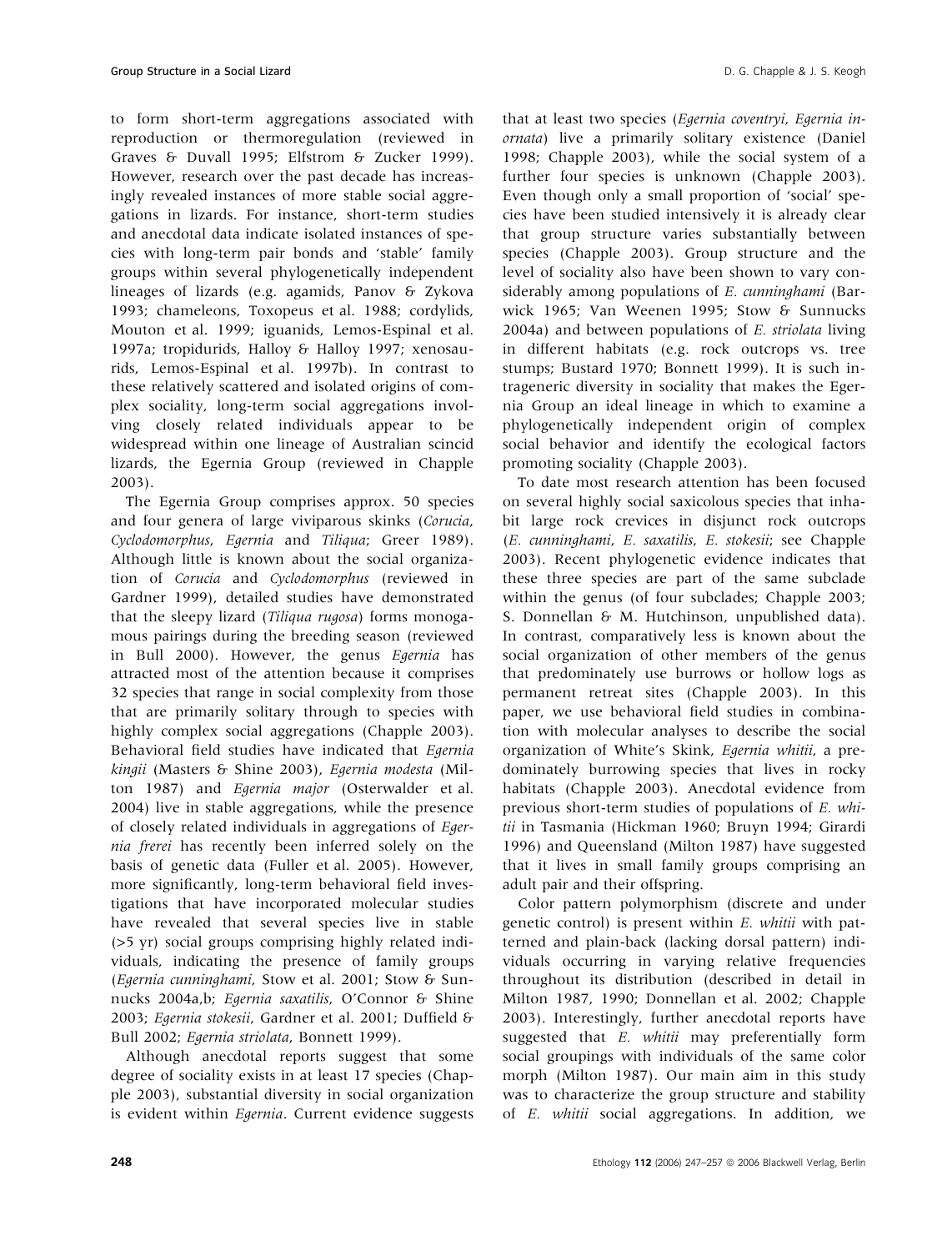sought to examine whether color pattern polymorphism influenced social organization in E. whitii as suggested by Milton (1987).

## Methods

## Study Species

Egernia whitii is a medium-sized scincid lizard [95 mm snout-vent length (SVL)] distributed among a variety of habitats in southeastern Australia (Chapple 2003). It occurs across a wide altitudinal range from sea level to 1600 m, encompassing coastal heaths, grasslands, woodlands, and dry sclerophyll forests (Cogger 2000; Wilson & Swan 2003). Egernia whitii is generally found in close association with rock outcrops where it excavates deep and complex burrows under or at the base of rocks and shrub vegetation (Chapple 2003; Wilson & Swan 2003). These lizards concentrate the majority of their basking and foraging activities within close proximity of a permanent shelter site (e.g. rock crevice or burrow; Greer 1989; Chapple 2003). Egernia whitii is an opportunistic forager that is primarily insectivorous (reviewed in Chapple 2003). It is viviparous with mating occurring in Sep. to Oct. (spring) and one to five offspring born in late Jan. to Feb. (late summer; Hickman 1960; Milton 1987).

## Study Site and Field Methods

The study was conducted at a  $150 \times 150$ -m site adjacent to Westermans Hut (35°53'S, 148°58'E) near Grassy Creek in Namadgi National Park in the Australian Capital Territory. The study area is located at an elevation of 1250 m a.s.l. and consists predominately of open grassland interspersed with small patches of remnant semi-alpine woodland. Egernia whitii was abundant at the site, with both the patterned and plain-back color morph present within the population. Small granite outcrops are widely distributed across the study site creating ample retreat sites for E. whitii in the form of rock outcrops and loose surface rocks. Egernia whitii were always found in close association with these rocky habitats, generally favoring microhabitats in open grassland areas that provided plentiful basking opportunities. All lizards at the site excavated complex burrow systems at the base or beneath rocks, with the larger burrow systems extending over several meters with multiple entrances. Burrows were used as daily retreat sites and during winter hibernation. The site is bordered on one side by a small creek (approx.

5-m wide), which separates the site from a nearby rock outcrop (approx. 40 m) comprising suitable habitat. On the other three sides the study area is surrounded by open grassland unsuitable for E. whitii, with approx. 150 m to the nearest rock outcrop.

The study was conducted over two field seasons (2001/2002 and 2002/2003) during the active period for E. whitii (Oct. to Mar.). Although the site was visited regularly over the entire season (approx. 40 single day surveys with 9 d between surveys on average), fieldwork was most intense during Oct. and late Dec. to early Feb. Lizards at the site were caught by noosing, by hand or 'mealworming'. Mealworming involves tying a mealworm to a piece of string and placing it in front of the lizard. When the lizard grabs the mealworm it is lifted into the air and placed into a collection bucket. Measurements of SVL and other standard morphometric measurements  $(\pm 0.1 \text{ mm})$  were taken upon initial capture of each lizard and every individual was toe-clipped and given a non-toxic paint mark. The tip of the tail (approx. 1 cm) was removed and stored in 70% ethanol for genetic analysis. The sex of each individual was determined via eversion of hemipenes in males and the color morph of each individual (patterned or plain-back) was recorded. Handling time was minimized (<10 min) and lizards were always returned to the exact site of capture. All individuals caught during the first season were recaught and remeasured during the second season. During subsequent surveys animals that had sloughed their skin and shed their paint mark were recaptured, identified using their unique toe-clip, and the paint mark reapplied. Only two lizards (both juveniles) that were observed during the study were not able to be caught.

During each survey, fieldwork was conducted from just prior to the emergence of lizards until lizards returned to their retreat site in the early evening. The timing of emergence and retreat was dependent both on temperature, weather conditions, and season. On fine days emergence was generally within 1 h of sunrise, but was often delayed on days of cool or inclement weather. Upon arrival at the study area all rock crevices and burrow entrances at the site were visually inspected for lizards. The large size of many rocks at the site precluded rock turning during these morning surveys, although many smaller rocks were carefully lifted to search for sheltering lizards. Rocks were only turned once per survey to limit disturbance to the lizards at the site. During these initial surveys lizards were considered to be together if they were found in the same burrow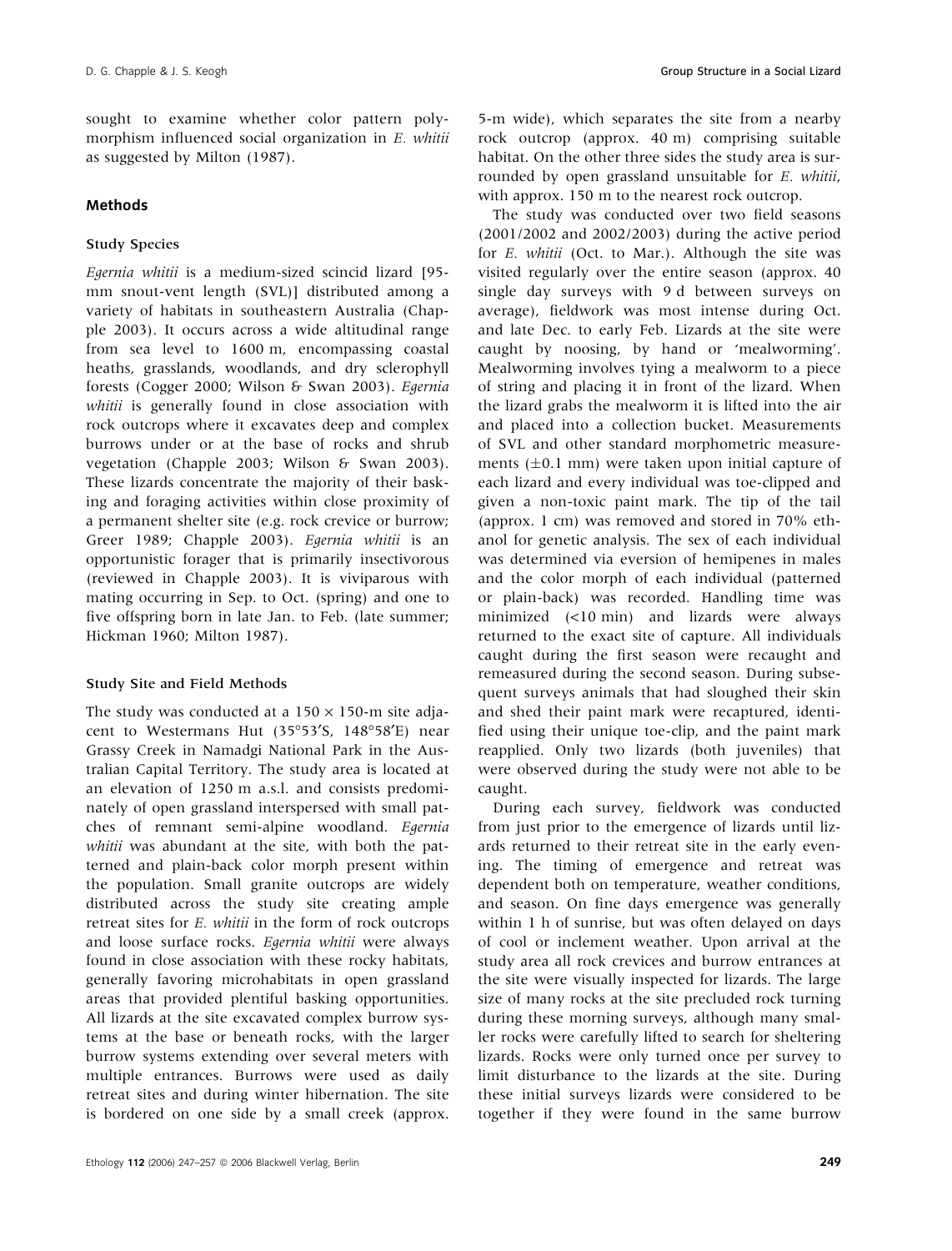system, rock crevice or retreat site, under the same rock or within 1 m of each other.

Following these surveys, behavioral observations were conducted for the remainder of the day. In order to provide reference points for behavioral observations the entire field site was divided into  $30 \times 30$ -m quadrants that were marked with wooden stakes. All known E. whitii retreat sites (i.e. burrow entrances, rock crevices) were marked with paint to facilitate easy visual reference during behavioral observations. A GPS reading (Garmin GPS 12XL, Garmin International Inc., Olathe, Kansas, USA) of the location of each retreat site was taken in order to produce a map of the field site. GPS readings were accurate to within 3–4 m, with the location of marked retreat sites verified manually with a compass and tape measure during the initial stages of the study. Behavioral observations involved visually surveying all known rock crevices, burrow entrances and basking sites and recording the location and activity of lizards at the site. If an individual was sighted more than 2 m away from a paint marked retreat site, a GPS reading was taken of its location. The presence of other lizards within 1 m of the focal lizard was recorded along with any relevant behavioral interactions between these individuals. The location of each lizard was only recorded once per day to ensure that each behavioral observation was independent.

The GPS locality data recorded for each lizard during field surveys was converted to Universal Transverse Mercator (UTM) projections using the program Waypoint+ v1.7.17 (Hildebrand 1998) to obtain X,Y coordinates for the spatial location of each lizard during the study period. This enabled the location of each lizard over the course of the study to be plotted onto a map of the field site. The geographic distance between lizards or between individual observations was calculated using GenAlEx v5.1 (Peakall & Smouse 2001). This spatial data was used in combination with the survey and behavioral observation data to determine the social groupings present at the study site. Individuals were considered to be part of the same social grouping if they were found on three or more occasions during the study to be: (1) sharing the same burrow system, rock crevice or retreat site; (2) basking in close proximity (i.e. within 1 m); or (3) using the same retreat or basking sites (within a season).

Egernia whitii at the Grassy Creek field site reach sexual maturity at approx. 75-mm SVL (Chapple 2005). Consequently, it was possible to classify all lizards at the site as adult male (AM), adult female

(AF) or juvenile (J). We also were able to assign all juveniles at the study site to a particular cohort (2000, 2001, 2002 or 2003). Based on the analysis of SVL histograms and capture-mark-recapture data, E. whitii at the site generally reach sexual maturity during their third season, with first (55- to 65-mm SVL) and second-year juveniles (65- to 75-mm SVL) exhibiting clear differences in body size (Chapple 2005). Assignment of juveniles to the 2002 and 2003 cohorts was straightforward as almost all pregnant females at the site in late Jan. each season were caught and brought into the laboratory to give birth (details in Chapple & Keogh 2005). Parturition commenced in all females within 2 wk of arrival in the laboratory. Neonates born in the laboratory were measured  $(\pm 0.1 \text{ mm})$ , toe-clipped and their tail tip removed (approx. 1 cm) for genetic analysis. Females and their neonates were returned to the site of maternal capture within 5 d of the completion of parturition. Offspring born in the laboratory and released back at the study site were not considered as group members or site residents unless they were recaptured at the study site the following season. All nonparametric statistical analyses relating to group structure were conducting using spss Version 11.0 (Chicago, IL, USA).

#### Genetic Methods

Our genetic methods are described in detail in Chapple & Keogh (2005), but are briefly outlined here. All individuals at the study site were genotyped for four tetranucleotide microsatellite loci (Gardner et al. 1999) that are highly variable and informative in E. whitii: EST1, EST2, EST4, EST12 (Table 1). All offspring born in the laboratory also were genotyped for these four microsatellite loci. Results were analysed with GeneMapper v3.0 software (Applied Biosystems, Foster City, California, USA). Parentage

Table 1: Summary information for the four microsatellite loci used in the study

| Locus             | No. of alleles | Size range (bp) | $H_{\Omega}$ | HF.   |
|-------------------|----------------|-----------------|--------------|-------|
| EST <sub>1</sub>  | 20             | $226 - 314$     | 0.787        | 0.928 |
| EST <sub>2</sub>  | 20             | 188-280         | 0.969        | 0.923 |
| EST4              | 14             | 123-179         | 0.858        | 0.874 |
| EST <sub>12</sub> | 21             | 276-374         | 0.890        | 0.933 |
|                   |                |                 |              |       |

 $H<sub>O</sub>$ , observed heterozygosity;  $H<sub>E</sub>$ , expected heterozygosity. The information shown is based on the lizards ( $n = 127$ ) caught at the field site and excludes offspring that were born in the laboratory. No significant deviations from Hardy–Weinberg equilibrium were found for any of the four loci.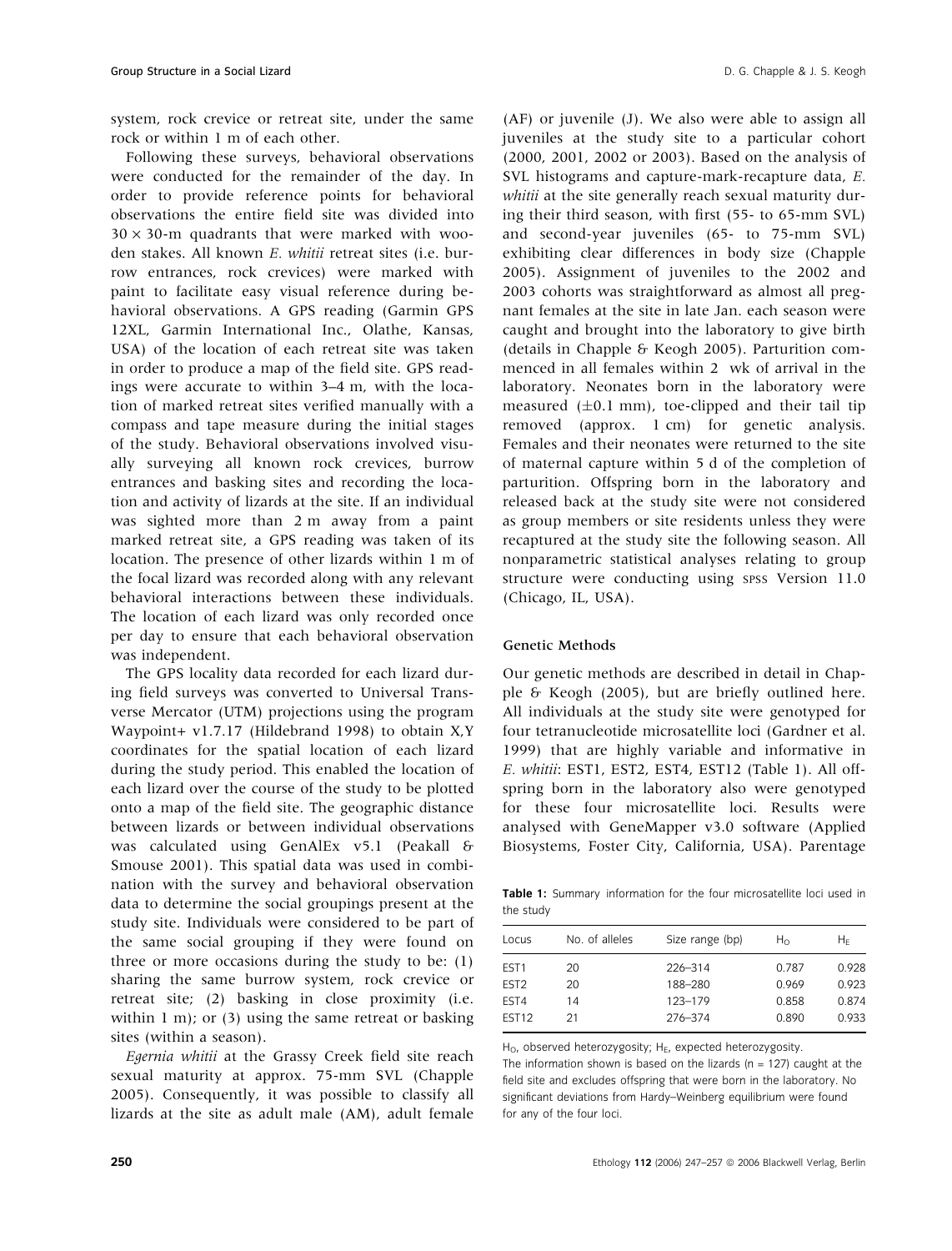was assigned to juveniles present at the site using cervus 2.0 (Marshall et al. 1998). As offspring born in the laboratory had known maternity, we assigned paternity to these newborns using the 'one parent known' option in cervus (Chapple & Keogh 2005). Parentage could be assigned to 119 of the 135 offspring (88%) born in the laboratory (Chapple & Keogh 2005). Both parents could be assigned to 17 of the 49 juveniles (34.7%) that were not born in the laboratory, while at least one parent could be assigned to a further 15 juveniles (30.6%; nine fathers and six mothers). For instances where parentage could not be assigned for juveniles living in groups, it was assumed that their parent(s) were not present at the site.

### Results

#### Summary of Capture-Mark-Recapture Study

A total of 138 lizards were caught at the field site during the study. In the 2001/2002 season 118 animals were caught at the site [39 AM, 39 AF, and 40 J (21M, 19F)], while 111 E. whitii were present at the site in 2002/2003 [38 AM, 39 AF, 34 J (15 M, 19 F)]. Individuals with the patterned color morph (101, 85.6% in first season; 93, 83.8% in second season) were more common than those with the plain-back color morph (17, 14.4%; 18, 16.2%) in both seasons. The composition of lizards within the study area remained relatively stable between seasons with 91 lizards from the first season (77%) also present at the site during the second season (35 AM, 33 AF, and 23 J). Nine previously unmarked lizards, mostly juveniles (1 AM, 1 AF, and 7 J), were found at the site during the second season and had presumably dispersed into the study area. Eleven of the 75 offspring (14.7%) that were born in the laboratory in late Jan. to Feb. 2002 and released back at site were recaptured during the 2002/2003 season. The majority of lizards at the site appeared to exhibit a high degree of site fidelity, with many individuals not observed more than 2–3 m away from their permanent retreat-site (burrow systems at the base of rocks) for the entire duration of the study.

#### Social Group Structure

We identified a total of 24 social groupings at the Grassy Creek site during the study (Table 2). Within each season E. whitii social groupings ranged in size from 2 to 6 (Table 2). Single adult male–adult female pairs were present within seven social groupings

(29.2%), with a further seven groups comprised of an adult pair and one or more juveniles (29.2%). Six social groups at the site contained a single adult male and two or more adult females (25%), three of which contained juveniles. More than one adult of both sex were present in three social groupings (12.5%). Group Q was comprised solely of juveniles  $(4.1\%)$ .

The relatively low frequency of plain-back color morphs at the field site impeded our ability to definitively determine whether E. whitii was forming social groupings assortatively on the basis of color morph. However, of the 24 groups at the study site, 15 of the social groups were comprised entirely of patterned individuals (62.5%), while eight groups comprised a mixture of patterned and plain-back lizards (33.3%; Table 2). Only one social group at the site comprised entirely plain-back individuals (4.2%; Table 2).

A total of 20 individuals (2 AM, 3 AF, and 15 J) that were only observed at the site on a single occasion (14.5% of 138 individuals caught at the site) were considered to be transients rather than permanent residents within the study area. These individuals were excluded from all subsequent analyses. The remaining lizards were either solitary or a member of a social group, and were considered to be site residents. These site residents were observed an average of eight times during the study. The majority of lizards at the study site lived within a social group (89 of 118 individuals, 75.4%; Table 2). A further 29 animals (24.6%) were solitary, maintaining small but stable individual home ranges (Table 2). The relative proportion of individuals within each agesex category that belonged to a social grouping was significantly different (AM 75.7%, AF 97.4%, J 55.8%;  $\chi^2 = 18.79$ , df = 2, p < 0.0001). This was predominately a result of lower incidences of juveniles in social groupings; however, adult males also were less likely to belong to a social group than adult females (AM vs. AF:  $\chi^2$  = 7.63, df = 1, p = 0.006).

Egernia whitii social groupings were generally stable throughout the entire study (Table 2). Twelve of the social groups (A, D, G, H, J, M, O, P, R, S, T, and X) were stable in composition throughout the two seasons. Changes in group composition in most of the remaining social groups were generally minor involving the dispersal of juveniles in or out of the group (B, C, F, I, Q, and V). Groups K and L were only formed in the second season from individuals that were solitary in the first season. Within each season, only one adult male was present within group N with the first season male replaced by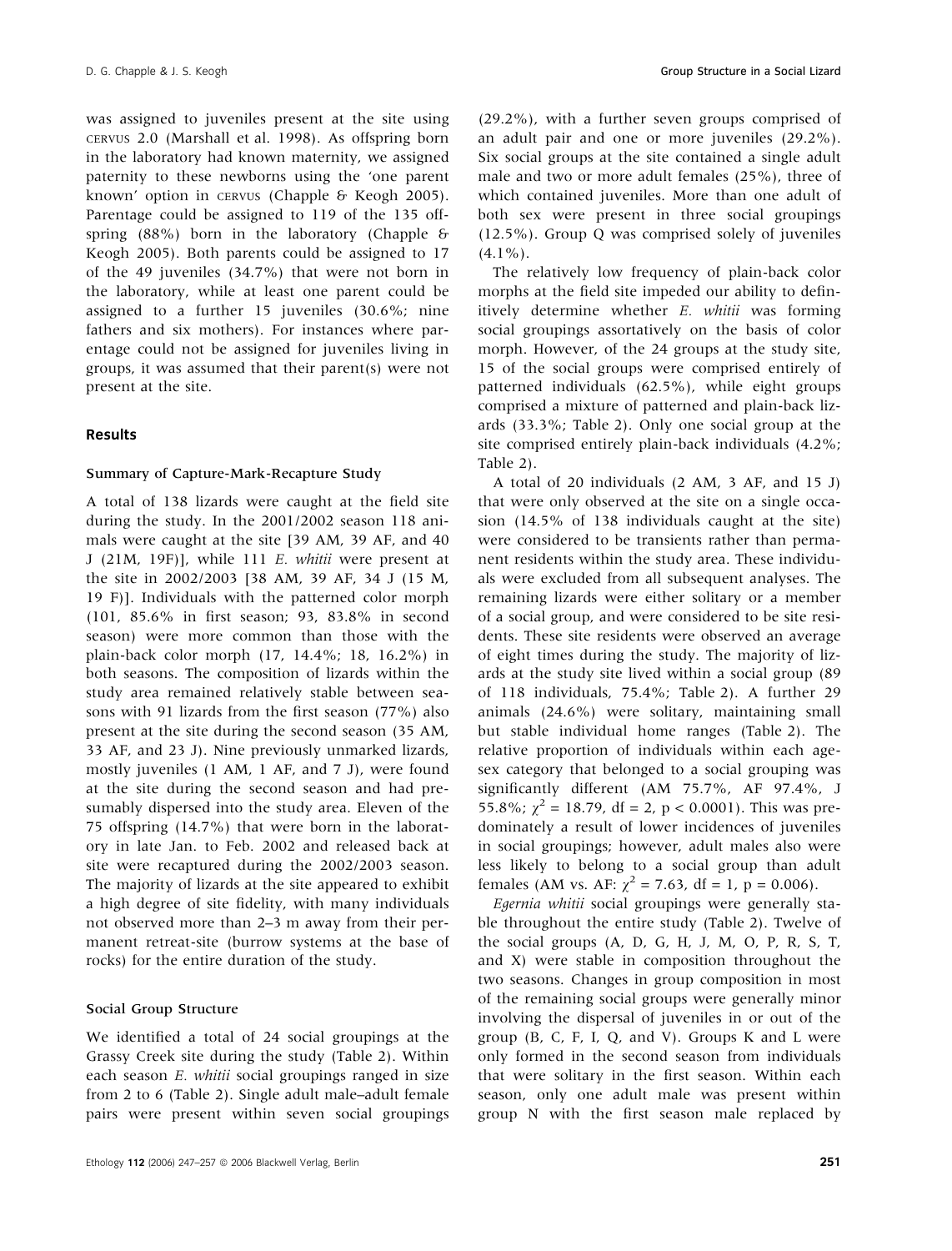| Group      | No. lizards involved | Group size      |                | Adult male     |              | Adult female   |                | Juveniles        |                |
|------------|----------------------|-----------------|----------------|----------------|--------------|----------------|----------------|------------------|----------------|
|            |                      | Year 1          | Year 2         | Patterned      | Plain-back   | Patterned      | Plain-back     | Patterned        | Plain          |
| Group A    | $\overline{4}$       | $\overline{4}$  | 4              | $\mathbf{1}$   |              | $\mathbf{1}$   |                | $\overline{c}$   |                |
| Group B    | 5                    | 5               | 4              | $\mathbf{1}$   |              | $\mathbf{1}$   |                |                  | $\overline{2}$ |
| Group C    | $\overline{4}$       | 3               | 4              |                | -1           |                |                |                  | $\overline{c}$ |
| Group D    | 3                    | 3               | 3              | 1              |              |                |                |                  |                |
| Group E    | 4                    | 4               | $\overline{2}$ |                |              |                |                | $\overline{c}$   |                |
| Group F    | $\overline{4}$       | 3               | 3              |                |              |                |                | $\overline{c}$   |                |
| Group G    | $\overline{2}$       | $\overline{2}$  | $\overline{2}$ |                |              |                |                |                  |                |
| Group H    | 6                    | 6               | 6              | 1              |              | $\overline{2}$ |                | 2 <sup>d</sup>   | 1              |
| Group I    | $\overline{4}$       | 3               | $\overline{4}$ |                |              |                |                | $\overline{c}$   |                |
| Group J    | 3                    | 3               | 3              |                |              |                |                | 1                |                |
| Group K    | $\overline{2}$       | NA <sup>a</sup> | $\overline{c}$ |                |              |                |                |                  |                |
| Group L    | $\overline{c}$       | NA <sup>a</sup> | $\overline{c}$ | 1              |              | 1 <sup>d</sup> |                |                  |                |
| Group M    | $\overline{2}$       | 2               | $\overline{c}$ | 1              |              |                | 1              |                  |                |
| Group N    | $\overline{4}$       | 3               | 3              | $2^{\rm b}$    |              | 1              |                | $\mathbf{1}$     |                |
| Group O    | $\overline{4}$       | $\overline{4}$  | $\overline{4}$ | $\overline{c}$ |              | $\overline{2}$ |                |                  |                |
| Group P    | 3                    | 3               | 3              | $\mathbf{1}$   |              | $\overline{c}$ |                |                  |                |
| Group Q    | 4 <sup>c</sup>       | $\overline{2}$  | 4              |                |              |                |                | $3^{\circ}$      | 1 <sup>d</sup> |
| Group R    | $\overline{c}$       | $\overline{c}$  | $\overline{c}$ |                | $\mathbf{1}$ |                |                |                  |                |
| Group S    | $\overline{2}$       | $\overline{2}$  | $\overline{c}$ | 1              |              |                |                |                  |                |
| Group T    | $\overline{2}$       | $\overline{c}$  | $\overline{c}$ | 1              |              |                |                |                  |                |
| Group U    | 7 $(8)^c$            | 6               | 4              | 2              |              | 3              | 1              | $2^{\mathsf{c}}$ |                |
| Group V    | 6                    | 5               | 5              | 1              |              |                | $\overline{c}$ | $\overline{c}$   |                |
| Group W    | 7                    | 6               | 5              | $\overline{c}$ | $\mathbf{1}$ | $4^e$          |                |                  |                |
| Group X    | 3                    | 3               | 3              | 1              |              | $\overline{2}$ |                |                  |                |
| Subtotal   | 89                   |                 |                | 25             | 3            | 30             | 7              | 18 <sup>c</sup>  | 6              |
| Solitary   | 29                   |                 |                | 9              | $\mathbf 0$  | $\mathbf{1}$   | 0              | 16 <sup>d</sup>  | 3              |
| Subtotal   | 118                  |                 |                | 34             | 3            | 31             | 7              | 34               | 9              |
| Transients | 20                   |                 |                | $\overline{c}$ | $\mathbf 0$  | $\mathsf 3$    | 0              | 14               | 1              |
| Total      | 138                  |                 |                | 36             | 3            | 34             | 7              | 48               | 10             |

|  | Table 2: Summary of the composition of Egernia whitii social groupings at the Grassy Creek study site |  |  |  |  |
|--|-------------------------------------------------------------------------------------------------------|--|--|--|--|
|--|-------------------------------------------------------------------------------------------------------|--|--|--|--|

Several individuals at the site were considered to be solitary or transient lizards.

aGroups K and L were only formed during the second season. All individuals from these groups were solitary in the first season.

<sup>b</sup>This group only ever contained one adult male, with the adult male present within the group changing in each season.

<sup>c</sup>A patterned juvenile was part of group U in the first season, but switched to group Q in the second season.

<sup>d</sup>The individual was a juvenile in the first season but matured to become an adult (i.e. >75-mm snout-vent length) in the second season.

<sup>e</sup>A patterned female within this group moved out to become solitary in the second season.

another male in the second season. The remaining three social groups (E, U, and W) were relatively less stable with multiple changes in group composition, involving the interchange of both adults and juveniles between seasons. Despite the presence of stable social aggregations within E. whitii, not all group members were always seen together at the same time and indeed several individuals spent considerable amounts of time on their own within the group home range. However, the average proportion of observations in which individuals were seen together with other group members (AM 48.7%, AF 50.2%, J 45.7%, and overall 48.7%) did not significantly differ between each sex-age class ( $\chi^2$  = 0.84, df = 2,  $p = 0.656$ .

Twelve of the social groups at the site contained juveniles and parentage analysis revealed that juveniles were generally closely related to the adults within the group (Table 3). Excluding group Q, which consisted entirely of juveniles, the remaining 21 from a total of 25 juveniles (84%) that were part of a social group, lived within a group with at least one adult of each sex. Eight juveniles (38.1% of 21 juveniles) lived in a social group with both their parents, seven in a group with at least one parent (33.3%) and six juveniles (28.6%) lived in social groups without either parent present (Table 3). Consequently, 15 juveniles lived in a social group with at least one of their parents (71.4%). Although Group C contained juveniles from two successive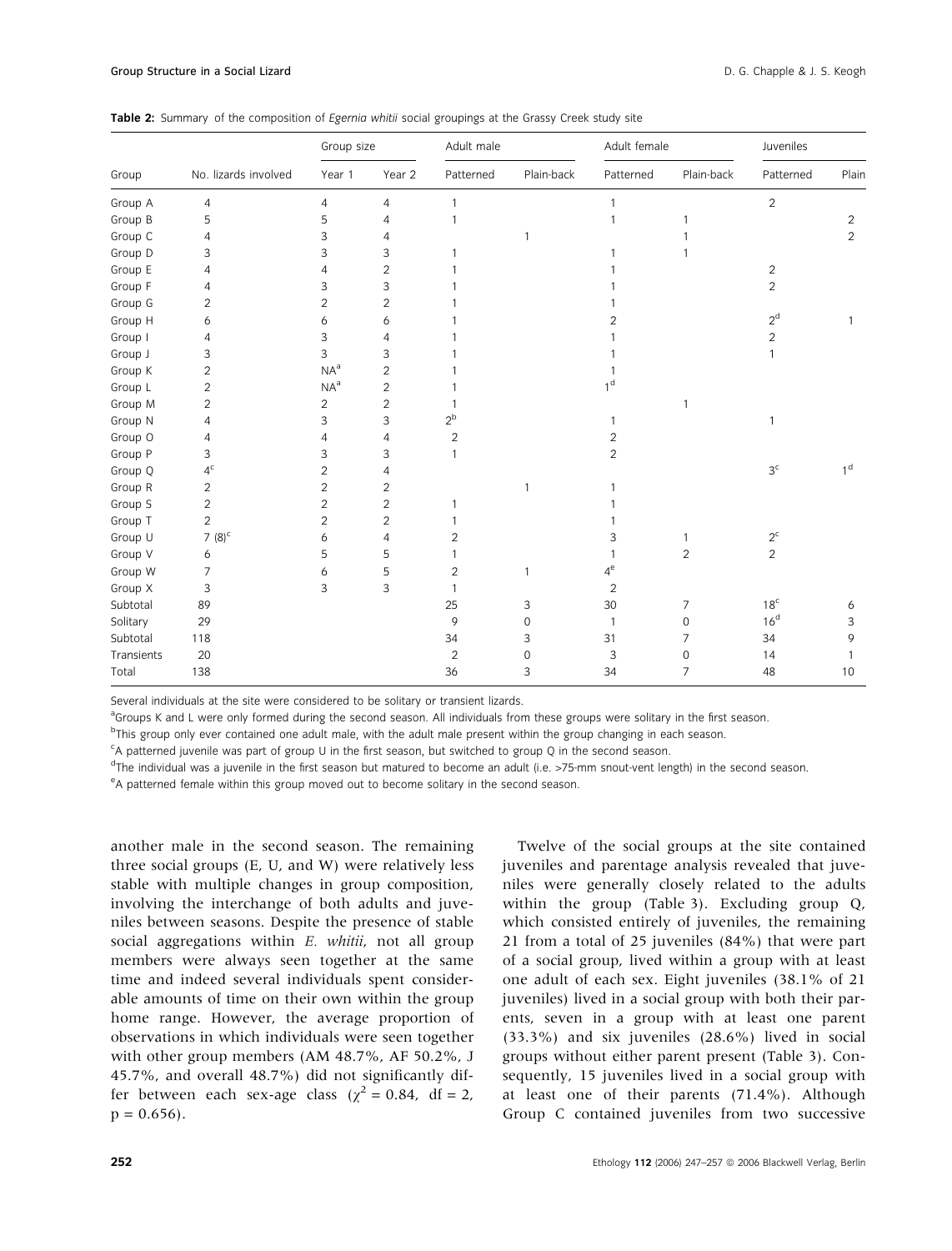| Group   | Adult<br>male  | Adult<br>female | Juvenile       | Year juveniles<br>were born | Both parents in<br>social group | Mother only in<br>social group | Father only in<br>social group | Neither parent<br>in social group |
|---------|----------------|-----------------|----------------|-----------------------------|---------------------------------|--------------------------------|--------------------------------|-----------------------------------|
| Group A |                |                 | $\overline{c}$ | 2002                        | $\overline{c}$                  |                                |                                |                                   |
| Group B |                | 2               | $\overline{c}$ | 2001                        | 2                               |                                |                                |                                   |
| Group C | $\mathbf{1}$   |                 | $\overline{2}$ | 2001                        |                                 |                                |                                |                                   |
|         |                |                 |                | 2002                        |                                 |                                |                                |                                   |
| Group E |                |                 | $\overline{c}$ | 2001                        |                                 |                                | $\overline{2}$                 |                                   |
| Group F | $\mathbf{1}$   |                 | $\overline{c}$ | 2001                        |                                 |                                |                                |                                   |
|         |                |                 |                | 2002                        |                                 |                                |                                |                                   |
| Group H |                | 2               | 3              | 2001                        |                                 | 2                              |                                |                                   |
| Group I | $\mathbf{1}$   |                 | $\overline{2}$ | 2001                        |                                 |                                |                                |                                   |
|         |                |                 |                | 2002                        |                                 |                                |                                |                                   |
| Group J |                |                 |                | 2001                        |                                 |                                |                                |                                   |
| Group N | $\overline{2}$ |                 |                | 2001                        |                                 |                                |                                |                                   |
| Group Q | $\mathbf 0$    | $\mathbf 0$     | $\overline{4}$ | 2000                        |                                 |                                |                                |                                   |
|         |                |                 |                | 2001                        |                                 |                                |                                | $\mathfrak{p}$                    |
|         |                |                 |                | 2002                        |                                 |                                |                                |                                   |
| Group U | 2              | $\overline{4}$  | $\overline{c}$ | 2001                        |                                 |                                |                                |                                   |
| Group V | $\mathbf{1}$   | 3               | $\overline{2}$ | 2001                        |                                 |                                |                                |                                   |
|         |                |                 |                | 2002                        |                                 |                                |                                |                                   |

Only those social groups that contained juveniles are shown. The method for assigning juveniles to a particular cohort is described in the text. As group Q contained only juveniles these data were excluded from the analyses outlined in the text. Each social group at the site also produced numerous offspring in each season that did not remain within their natal group (i.e. dispersed or died).

cohorts simultaneously, all remaining groups only had juveniles from a single cohort in any given season (Table 3).

## Discussion

Our results confirm previous anecdotal observations (Hickman 1960; Milton 1987; Bruyn 1994; Girardi 1996) that E. whitii lives in stable social groups, consistently primarily of either adult pairs or adult pairs with juveniles. Juveniles were generally closely related to the adults within these social aggregations, with 71% living in a social group with at least one parent (38% both parents and 33% one parent). The proportion of juveniles found living with at least one parent is lower than what has previously been documented for E. cunninghami (92%; Stow & Sunnucks 2004a), E. stokesii (87%; Gardner et al. 2001) and E. saxatilis (96%, 69% with both parents and 27% with one; O'Connor & Shine 2003). Such high levels of relatedness among adults and juveniles within social groups is believed to be the result of the long-term monogamous pairings which are formed in these species (Gardner et al. 2002; O'Connor & Shine 2003; Stow & Sunnucks 2004a). The high proportion of E. whitii juveniles living in groups with only one parent or without either parent suggests that either juveniles disperse into unrelated social groupings or that a different mating system

exists in  $E$ . *whitii*. We examine the level of genetic relatedness within social groups, the mating system and dispersal patterns in detail elsewhere, but monogamy, polygyny and extra-group paternity all appear to be common in  $E$ . whitii at the Grassy Creek site (Chapple & Keogh 2005).

The social organization of  $E$ . whitii at our study site closely corresponds to that inferred by Milton (1987) for a population in southeast Queensland. Milton (1987) recorded the age (adult or juvenile) and sex of lizards found sheltering together while turning rocks in order to collect animals for a 5-yr life-history study. Although it is not clear whether his published data (186 observations of two or more lizards) includes multiple observations of the same individuals, it reveals similar patterns of association to that found in the present study. Milton (1987) only found adult male sheltering together on three occasions compared 63 with females and 29 with juveniles. However, as in our study, he observed that adult females were slightly more likely to be found with other adult females (11 observations). Juveniles were found frequently with both adult females (45 observations) and other juveniles (35 observations).

The most significant aspect of the study by Milton (1987) was that he only observed patterned and plain-back individuals together in two of the 186 observations, suggesting that lizards segregated into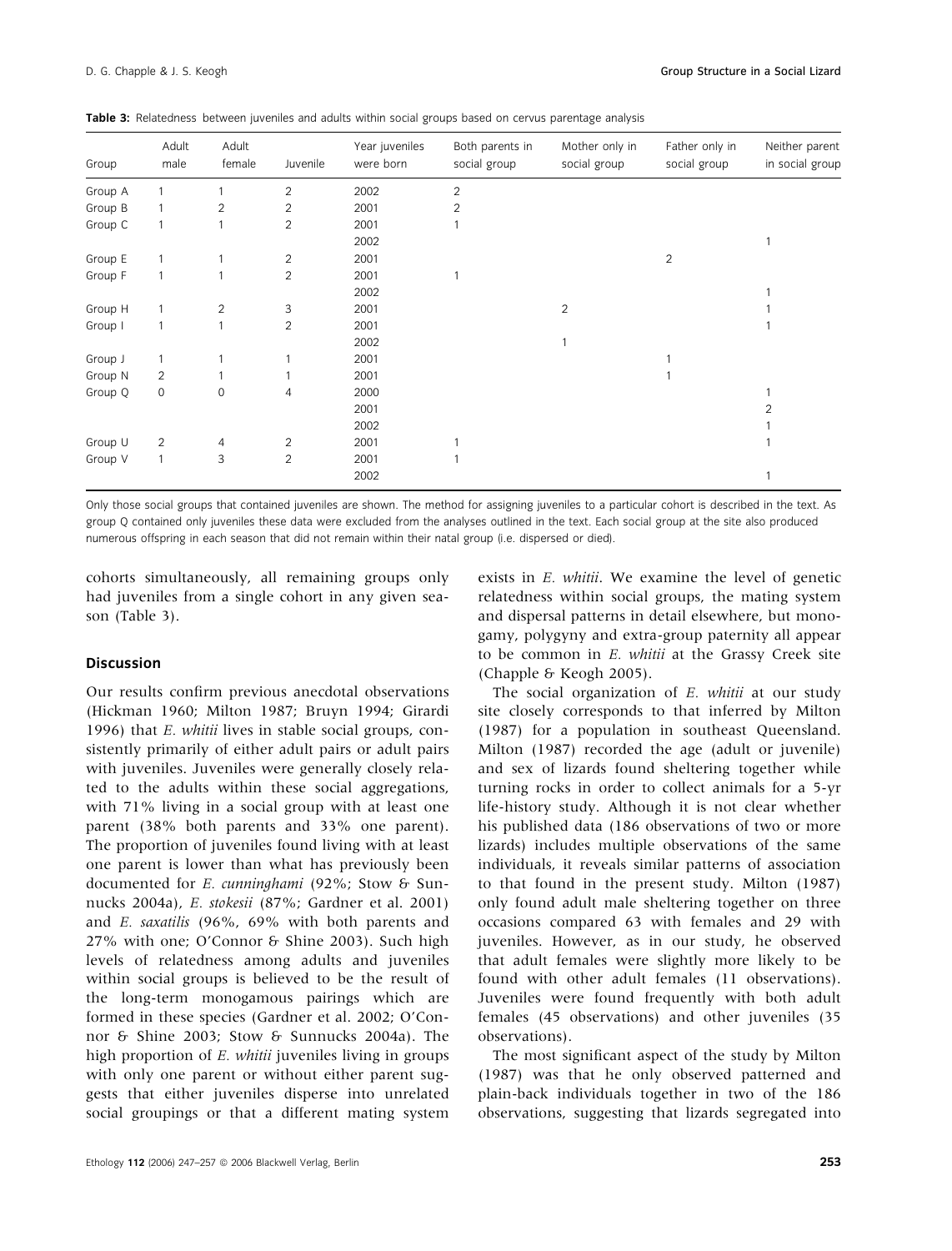social groups according to color morph. In contrast, in our study patterned and plain-back morphs cooccurred in a third of all social groupings, with only one group comprised entirely of plain-back individuals. Caution should be exercised in such comparisons as the relatively low incidence of plain-back individuals at our site (14.5% in present study vs. 26.7% in Milton 1987) could make it more difficult for plainback lizards to find other plain-back lizards with which to associate. However, our anecdotal observations of other E. whitii populations in eastern Australia with higher relative frequencies of plain-back morphs (up to 40%) indicate that plain-back and patterned individuals are regularly observed together. As color pattern in E. whitii appears to display autosomal inheritance largely consistent with simple Mendelian inheritance (i.e. patterned allele dominant over recessive plain-back allele; Chapple 2005), the patterns observed by Milton (1990) may simply be the result of the aggregations comprising closely related individuals (i.e. Chapple & Keogh 2005). Consequently, a long-term behavioral and genetic study at Milton (1987) original study site would be worthwhile in the future to clarify this issue.

In the present study, E. whitii were found to live in small but stable social groups (2–6). Group size in E. whitii is considerably lower than that previously documented for E. cunninghami (2–27; Barwick 1965; Stow et al. 2001) and E. stokesii (2–17; Duffield & Bull 2002), but comparable with that recently found in E. saxatilis (2–14, but generally 2–6; O'Connor & Shine 2003). Lanham (2001) demonstrated considerable geographic variation in group size in E. stokesii between regions where it occupied rock screes and rock crevices. This is not surprising given that the space available within the retreat sites that Egernia inhabitation (rock crevice, burrow, and hollow log) undoubtedly limits the number of individuals that able to co-occupy them. Species of Egernia inhabit a wide range of habitats including woodlands, grasslands, swamps, sandy deserts, shrublands, rainforests, and coastal heathlands (Greer 1989; Chapple 2003). Consequently, both habitat structure and the size of available retreat sites may influence social group size and composition in Egernia. For example, larger retreat sites are required to accommodate larger social groups, and intuitively larger aggregations are potentially likely to comprise more adults and/or cohorts of juveniles and subadults.

Despite substantial differences in group composition among Egernia species, the proportion of indi-

viduals found to occur within social groups within each species is remarkably consistent (E. whitii, 75%, present study; E. cunninghami, 83%, Barwick 1965; E. saxatilis, 72%, O'Connor & Shine 2003; E. stokesii, 70%, Lanham 2001). In our study, we found significant differences in the likelihood of each E. whitii age-sex class to be part of a social group, with almost all resident adult females part of a group (97%). Adult males were less likely to be in a group (76%), while only about half of all juveniles belonged to a group (56%). Equivalent data are only available for E. saxatilis (O'Connor & Shine 2003) where the likelihood of adult males (43%), adult females (74%) and juveniles (85%) is considerably different from that found in E. whitii. Similar trends are evident in both species with females more likely to be part of a group than males, although the overall portion of adults in groups appears to be lower in  $E$ . saxatilis. It appears that juvenile E. saxatilis are more likely to belong to social groups than juvenile *E. whitii*. This is clearly reflected in the social organization of each species with *E. saxatilis* groups generally containing more juveniles, both in terms of overall number (2– 12 vs. 1–4) and number of cohorts present within the group  $(1-3 \text{ vs. } 1-2; \text{ O}^{\prime}\text{Comnor } 6 \text{ Shine } 2003;$ present study; Table 3). As age at maturity is similar for both species (Chapple 2003), such disparity suggests that E. saxatilis juveniles are more philopatric than E. whitii juveniles.

The majority of E. whitii social groups were stable throughout the two seasons of our study. Temporal changes in group composition were generally the result of juvenile dispersal, with the adult pair which formed the core of most groups generally constant within E. whitii aggregations for the duration of the study. Long-term group stability has been a hallmark of all previous studies of E. cunninghami (Barwick 1965; Stow & Sunnucks 2004a), E. saxatilis (O'Connor & Shine 2003) and E. stokesii (Duffield & Bull 2002). For example, the core of most E. stokesii social groups were generally constant across three or more consecutive field seasons (Duffield & Bull 2002). Evidence for such longterm group stability in Egernia is not surprising considering that most species have life spans of 10–25 yr (Chapple 2003). However, substantial differences appear to exist between each species in the amount of time that individual group members spend with other members of the group. Most group members of E. cunninghami and E. stokesii are generally observed together (Barwick 1965; Duffield & Bull 2002); however, individuals within social groups of E. whitii (51%) and E. saxatilis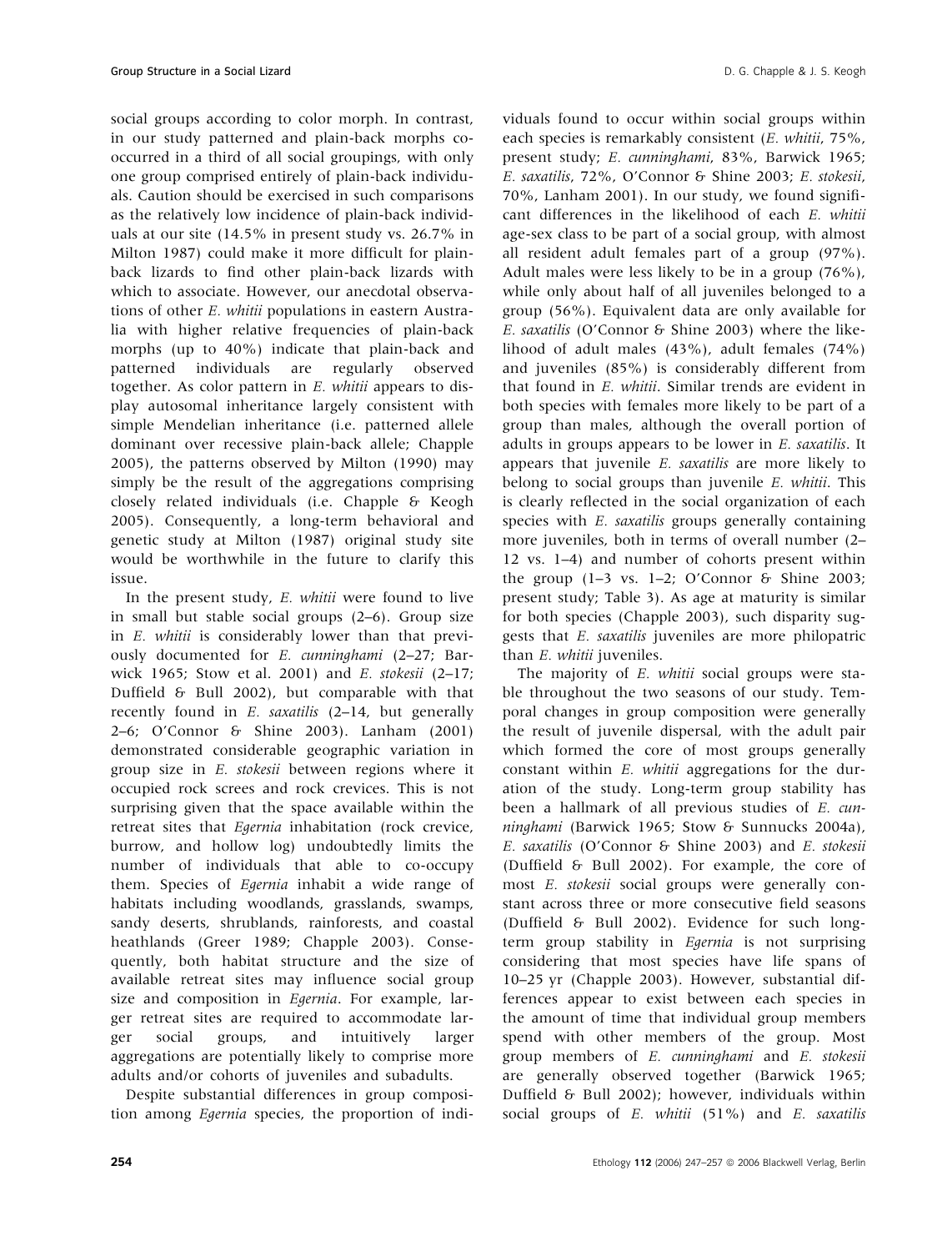(67%) appear to spend significant proportions of their time independently (O'Connor & Shine 2003; present study). On such occasions, these E. whitii and E. saxatilis individuals generally remained within the group territory, but were present in different regions of the territory at any given time.

Chapple (2003) recently suggested that the Egernia Group may represent an opportunity to test current hypotheses about the evolution and maintenance of vertebrate social systems (e.g. 'ecological constraints' hypothesis, reviewed in Arnold & Owens 1998; 'life-history' hypothesis, reviewed in Arnold & Owens 1999). However, Osterwalder et al. (2004) have correctly highlighted that the widespread incidence (i.e. phylogenetic conservatism) of more complex social systems within the Egernia Group might indicate that social organization is the product of phylogenetic inertia rather than ecological or life-history attributes of individual species. Thus, rather than broadly classifying members of the Egernia Group as solitary or 'social', categories should better reflect variability in social organization, enabling examination of the factors responsible for promoting switches in social organization. Although relatively few members of the lineage have been intensively studied four categories of social organization are already evident: (1) solitary (e.g. E. inornata, E. coventryi; Chapple 2003); (2) pair bond during breeding season (e.g. T. rugosa; Bull 2000); (3) stable 'nuclear' family group (e.g. E. saxatilis, O'Connor & Shine 2003; E. whitii, present study); and (4) stable extended family group (e.g. E. cunninghami, Barwick 1965; Stow & Sunnucks 2004a; E. stokesii, Gardner et al. 2001; Duffield & Bull 2002).

Given the evidence suggesting that group size and composition may be influenced by factors constraining retreat site availability recent claims that Egernia social organization is not related to ecology or aspects of habitat (e.g. Osterwalder et al. 2004; Fuller et al. 2005) may be premature. Our study of social organization in E. whitii is the first to document in detail the social system of an Egernia species that utilizes burrows rather than rock crevices. Recent studies have also indirectly inferred the social organization of two species (E. major, hollow logs in rainforests; E. frerei, hollow logs and burrows in Eucalyptus forest on a sand island) inhabiting different habitats (Osterwalder et al. 2004; Fuller et al. 2005). These studies have been invaluable as they expand our knowledge of social organization to three of the four subgroupings within the genus Egernia (S. Donnellan & M. Hutchinson, unpublished

data; see Chapple 2003) and provide an indication of social organization across a range of habitats. Although each study appears to indicate that 'social' species occur across a wide variety of habitats, variability in group size, and composition appears to be evident.

## Acknowledgements

We thank Chris Hayes, Bob Wong, Jessica Stapley, Shoko Okada, Dave Duncan, and Paula Harwood for assistance in the field and/or laboratory. For providing useful comments or discussions we thank Sharon Downes, Dave O'Connor, Adam Stow, Tracy Langkilde, Dave Hunter, Richard Barwick, Glenn Shea, Roy Swain, Josh Dorrough, Clare Griffin, Kris Murray, David Milton, Robert Henzell, and members of the Keogh Laboratory. Funding was provided by the Australian Research Council, Australian Geographic, Australian Society of Herpetologists, ASIH Gaige Fund, Peter Rankin Trust Fund for Herpetology, Joyce W. Vickery Scientific Research Fund, Ecological Society of Australia and SSB Award for Graduate Student Research. The research described in this paper was approved by the Animal Experimentation and Ethics Committee of the Australian National University (Protocol no. F.BTZ.36.01). Fieldwork was conducted in accordance with Australian Capital Territory scientific research permit numbers LT2001105, LT200333, and K8198.

## Literature Cited

- Admusu, E., Thirgood, S. J., Bekele, A. & Laurenson, M. K. 2004: Spatial ecology of white-tailed mongoose in farmland in the Ethiopian Highlands. Afr. J. Ecol. 42, 153—159.
- Arnold, K. E. & Owens, I. P. F. 1998: Cooperative breeding in birds: a comparative test of the life history hypothesis. Proc. R. Soc. Lond. B 265, 739—745.
- Arnold, K. E. & Owens, I. P. F. 1999: Cooperative breeding in birds: the role of ecology. Behav. Ecol. 10, 465—471.
- Barwick, R. E. 1965: Studies on the scincid lizard Egernia cunninghami (Gray, 1832). PhD Thesis, Australian National University, Canberra, Australia.
- Bonnett, M. P. 1999: The ecology, behaviour and genetic relationships of a population of Egernia striolata. Honours Thesis, Flinders University, Adelaide, Australia.
- Brattstrom, B. H. 1974: The evolution of reptilian social behaviour. Am. Zool. 14, 35—49.
- Bruyn, M. J. 1994: An investigation of group living in Egernia whitii, a possible example of sociality in lizards.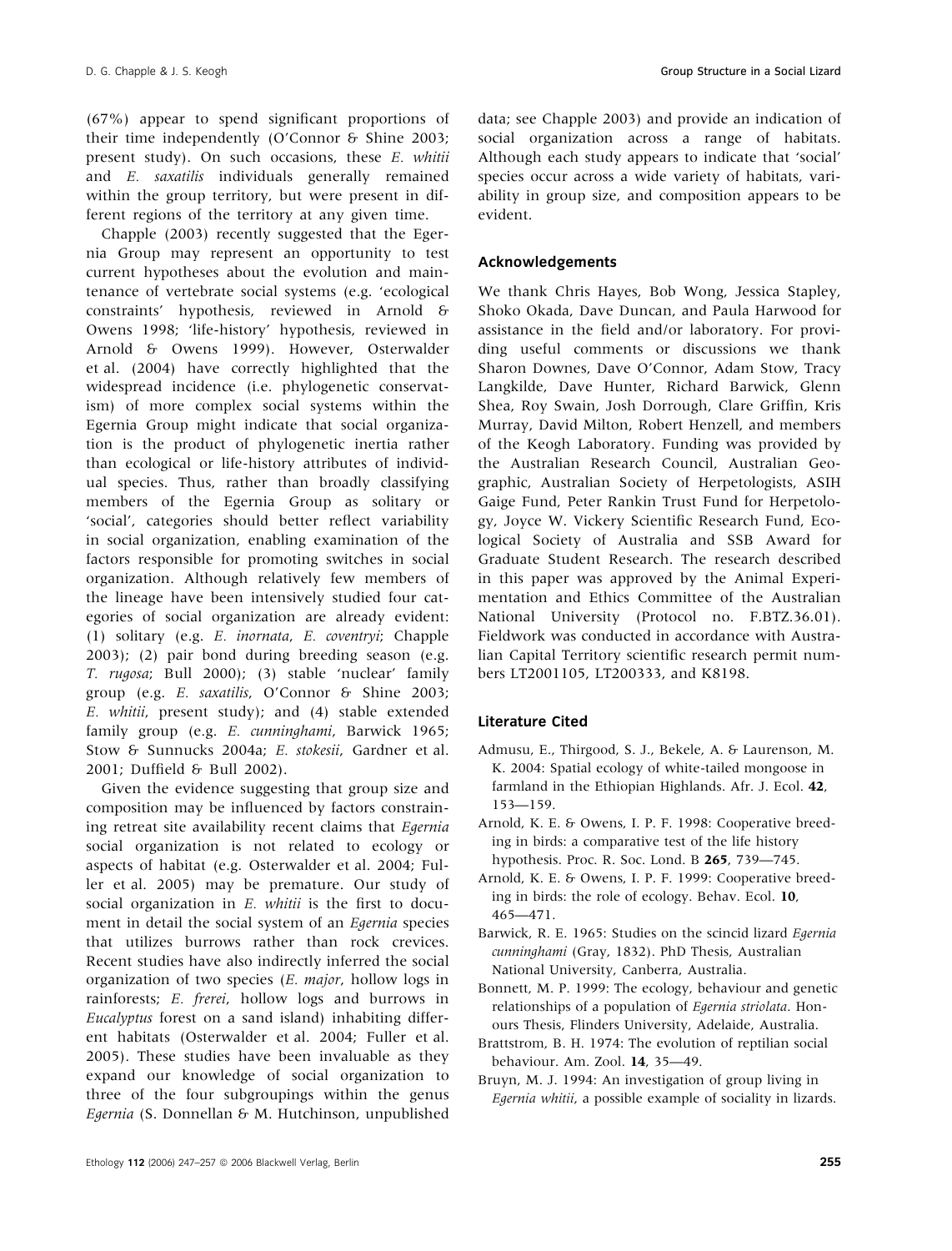Honours Thesis, University of Tasmania, Hobart, Australia.

Bull, C. M. 2000: Monogamy in lizards. Behav. Processes 51, 7—20.

Bustard, H. R. 1970: A population study of the scincid lizard Egernia striolata in Northern New South Wales. Kungliga Nederlandse Akademie Wetenschappen 73, 186—213.

Chapple, D. G. 2003: Ecology, life-history, and behavior in the Australian Scincid genus Egernia, with comments on the evolution of complex sociality in lizards. Herpetol. Monogr. 17, 145—180.

Chapple, D. G. 2005: Life history and reproductive ecology of white's skink, Egernia whitii. Aust. J. Zool. 53, 353—360.

Chapple, D. G. & Keogh, J. S. 2005: Complex mating system and dispersal patterns in a social lizard, Egernia whitii. Mol. Ecol. 14, 1215—1227.

Cockburn, A. 2003: Cooperative breeding in oscine passerines: does sociality inhibit speciation? Proc. R. Soc. Lond. B 270, 2207—2214.

Cogger, H. G. 2000: Reptiles and Amphibians of Australia. Reed New Holland, Sydney.

Daniel, M. C. 1998: Aspects of the ecology of Rosen's Desert Skink, Egernia inornata, in the Middleback Ranges, Eyre Peninsula. Honours Thesis, University of Adelaide, Adelaide, Australia.

Donnellan, S. C., Hutchinson, M. N., Dempsey, P. & Osbourne, W. 2002: Systematics of the Egernia whitii species group (Lacertilia: Scincidae) in south-eastern Australia. Aust. J. Zool. 50, 439—459.

Duffield, G. A. & Bull, C. M. 2002: Stable social aggregations in an Australian lizard, Egernia stokesii. Naturwissenschaften 89, 424—427.

Duffy, J. E., Morrison, C. L. & Rios, R. 2000: Multiple origins of eusociality among sponge-dwelling shrimps (Synalpheus). Evolution 54, 503—516.

Elfstrom, B. E. O. & Zucker, N. 1999: Winter aggregation and its relationship to social status in the tree lizard, Urosaurus ornatus. J. Herpetol. 33, 240—248.

Fox, S. F., McCoy, J. K. & Baird, T. A. 2003: Lizard Social Behavior. John Hopkins University Press, Baltimore, MD.

Fuller, S. J., Bull, C. M., Murray, K. & Spencer, R. J. 2005: Clustering of related individuals in a population of the Australian lizard, Egernia frerei. Mol. Ecol. 14, 1207—1213.

Gardner, M. G. 1999: A genetic investigation of sociality in the Australian group living lizard Egernia stokesii. PhD Thesis, Flinders University, Adelaide, Australia.

Gardner, M. G., Cooper, S. J. B., Bull, C. M. & Grant, W. N. 1999: Isolation of microsatellite loci from a social lizard, Egernia stokesii, using a modified enrichment procedure. J. Hered. 90, 301—304.

Gardner, M. G., Bull, C. M., Cooper, S. J. B. & Duffield, G. A. 2001: Genetic evidence for a family structure in stable social aggregations of the Australian lizard Egernia stokesii. Mol. Ecol. 10, 175—183.

Gardner, M. G., Bull, C. M. & Cooper, S. J. B. 2002: High levels of genetic monogamy in the group-living Australian lizard, Egernia stokesii. Mol. Ecol. 11, 1787—1794.

Girardi, L. 1996: A study of the activity patterns in skink Egernia whitii. Honours Thesis, University of Tasmania, Hobart, Australia.

Goossens, B., Graziani, L., Waits, L. P., Farand, E., Magnolon, S., Coulon, J., Bel, M. C., Taberlet, P. & Allaine, D. 1998: Extra-pair paternity in the monogamous alpine marmot revealed by nuclear DNA microsatellite analysis. Behav. Ecol. Sociobiol. 43, 281—288.

Graves, B. M. & Duvall, D. 1995: Aggregation of squamate reptiles associated with gestation, oviposition, and parturition. Herpetol. Monogr. 9, 102—119.

Greer, A. E. 1989: The Biology and Evolution of Australian Lizards. Surrey Beatty and Sons, Sydney.

Halloy, M. & Halloy, S. 1997: An indirect form of parental care in a high altitude viviparous lizard, Liolaemus huachuasicus (Tropiduridae). Bull. Maryland Herpetol. Soc. 33, 139—155.

Hatchwell, B. J. & Komdeur, J. 2000: Ecological constraints, life history traits and the evolution of cooperative breeding. Anim. Behav. 59, 1079—1086.

Hickman, J. L. 1960: Observations on the skink lizard Egernia whittii (Lacepede). Pap. Proc. R. Soc. Tas. 94, 111—118.

Hildebrand, B. 1998: Waypoint+ 1.7.17. http://www. tapr.org/-kh2z/Waypoint/. Last accessed: 23 August 2005.

Jarvis, J. U. M., O'Riain, M. J., Bennett, N. C. & Sherman, P. W. 1994: Mammalian eusociality: a family affair. Trends Ecol. Evol. 9, 47—51.

Krause, J. & Ruxton, G. D. 2002: Living in Groups. Oxford University Press, Oxford.

Lanham, E. J. 2001: Group-living in the Australian skink, Egernia stokesii. PhD Thesis, Flinders University, Adelaide, Australia.

Lemos-Espinal, J. A., Ballinger, R. E., Sarabia, S. S. & Smith, G. R. 1997a: Aggregation behavior of the lizard Sceloporus mucronatus mucronatus in Sierra del Ajusco, Mexico. Herpetol. Rev. 28, 126—127.

Lemos-Espinal, J. A., Smith, G. R. & Ballinger, R. E. 1997b: Neonate-female associations in Xenosaurus newmanorum: a case of parental care in a lizard? Herpetol. Rev. 28, 22—23.

Marshall, T. C., Slate, J., Kruuk, L. & Pemberton, J. M. 1998: Statistical confidence for likelihood-based paternity inference in natural populations. Mol. Ecol. 7, 639—655.